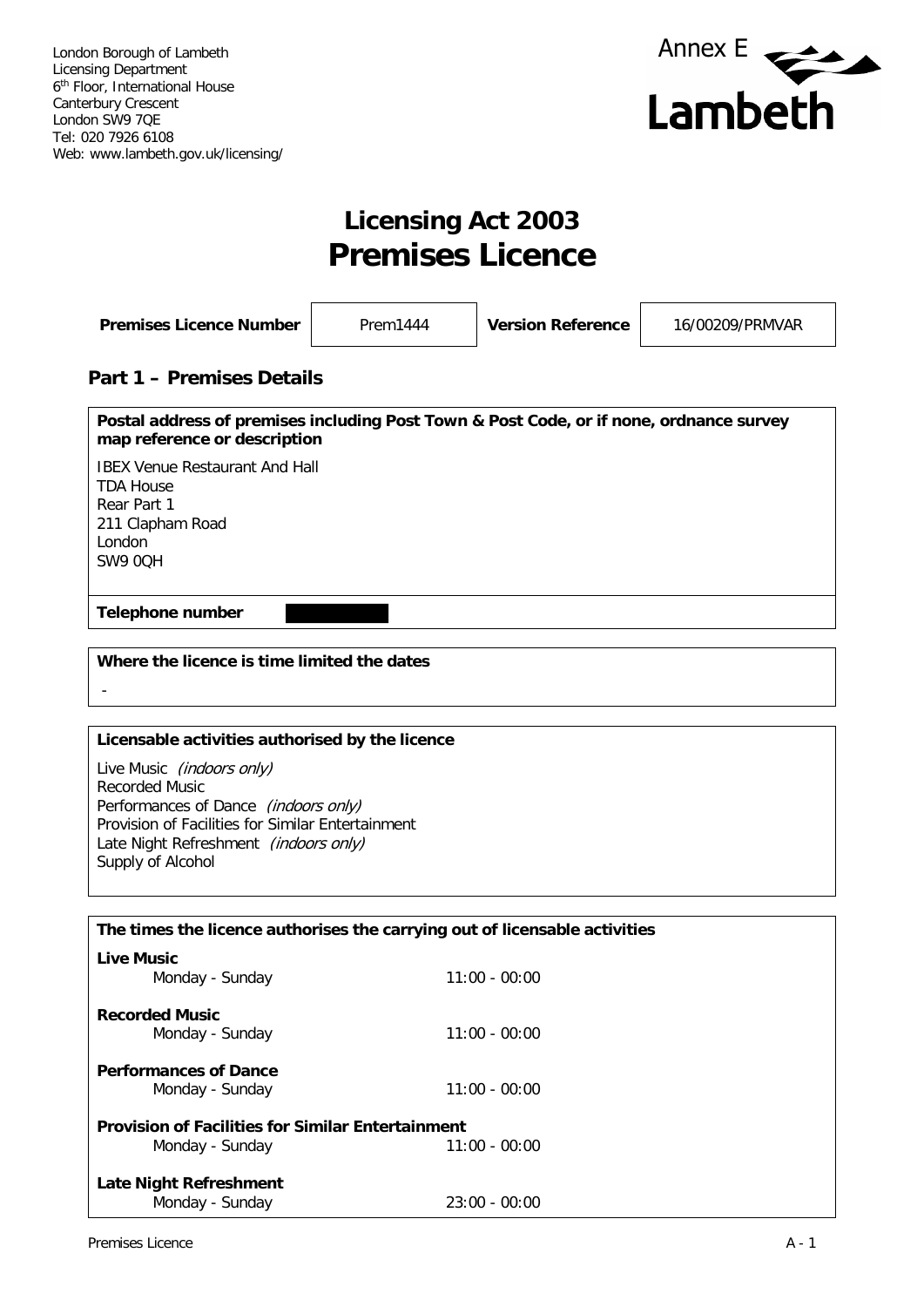# **The opening hours of the premises**

Monday - Sunday 2000 - 00:00

## **Where the licence authorises supplies of alcohol whether these are on and/or off supplies**

Alcohol may be supplied for consumption on the premises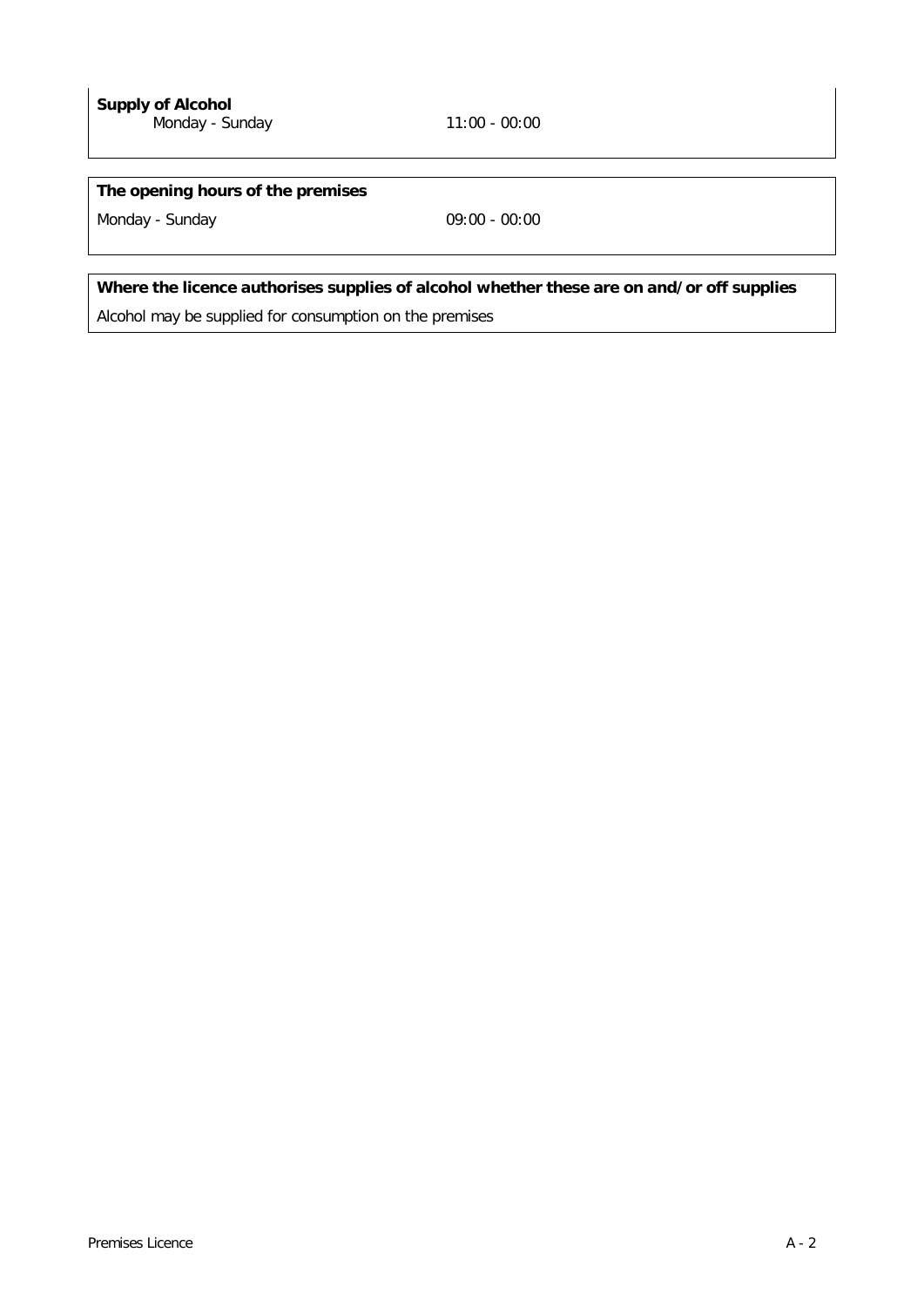# **Part 2**

**Name, (registered) address, telephone number and email (where relevant) of holder of premises licence**

Daniel Musse

**London** SE3 8SP

Email Address contact details

**Registered number of holder, for example company number, charity number (where applicable)**

**Name, address and telephone number of designated premises supervisor where the premises licence authorises the supply of alcohol**

Daniel Musse Rear Part 1 211 Clapham Road London SW9 0QH

**Personal licence number and issuing authority of personal licence held by designated premises supervisor where the premises licence authorises the supply of alcohol**

Personal Licence No: LN/000007562 Licensing Authority: London Borough Of Greenwich

**Signed:……………………**

On behalf of the Head of Consumer Protection and Sustainability

**Dated:…………………….**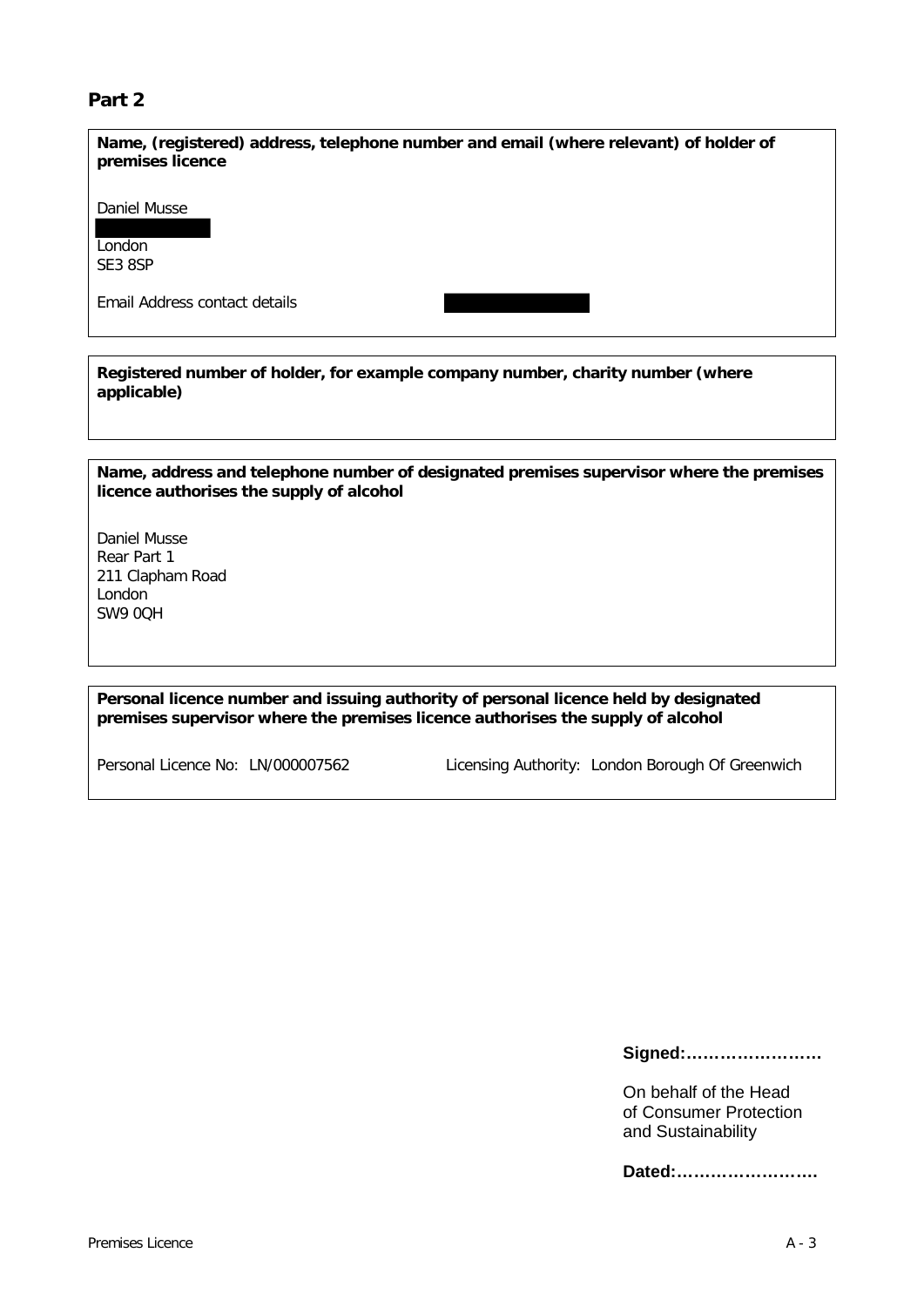# **Annex 1 – Mandatory conditions**

## **MANDATORY CONDITIONS (Alcohol - on)**

#### **Condition A1.**

No supply of Alcohol may be made under the Premises Licence:

- (a) At a time when there is no Designated Premises Supervisor in respect of the Premises Licence; or
- (b) At a time when the Designated Premises Supervisor does not hold a Personal Licence or is suspended.

#### **Condition A2**

Every supply of alcohol under the Premises Licence must be made, or authorised by a person who holds a Personal Licence.

#### **Condition A3**

(1) The responsible person must ensure that staff on relevant premises do not carry out, arrange or participate in any irresponsible promotions in relation to the premises.

(2) In this paragraph, an irresponsible promotion means any one or more of the following activities, or substantially similar activities, carried on for the purpose of encouraging the sale or supply of alcohol for consumption on the premises—

(a) games or other activities which require or encourage, or are designed to require or encourage, individuals to—

(i) drink a quantity of alcohol within a time limit (other than to drink alcohol sold or supplied on the premises before the cessation of the period in which the responsible person is authorised to sell or supply alcohol), or (ii) drink as much alcohol as possible (whether within a time limit or otherwise)

(b) provision of unlimited or unspecified quantities of alcohol free or for a fixed or discounted fee to the public or to a group defined by a particular characteristic in a manner which carries a significant risk of undermining a licensing objective;

(c) provision of free or discounted alcohol or any other thing as a prize to encourage or reward the purchase and consumption of alcohol over a period of 24 hours or less in a manner which carries a significant risk of undermining a licensing objective;

(d) selling or supplying alcohol in association with promotional posters or flyers on, or in the vicinity of, the premises which can reasonably be considered to condone, encourage or glamorise anti-social behaviour or to refer to the effects of drunkenness in any favourable manner;

(e) dispensing alcohol directly by one person into the mouth of another (other than where that other person is unable to drink without assistance by reason of disability).

#### **Condition A4**

The responsible person must ensure that free potable water is provided on request to customers where it is reasonably available.

#### **Condition A5**

(1) The premises licence holder or club premises certificate holder must ensure that an age verification policy is adopted in respect of the premises in relation to the sale or supply of alcohol.

(2) The designated premises supervisor in relation to the premises licence must ensure that the supply of alcohol at the premises is carried on in accordance with the age verification policy.

(3) The policy must require individuals who appear to the responsible person to be under 18 years of age (or such older age as may be specified in the policy) to produce on request, before being served alcohol, identification bearing their photograph, date of birth and either—

- (a) a holographic mark, or
- (b) an ultraviolet feature.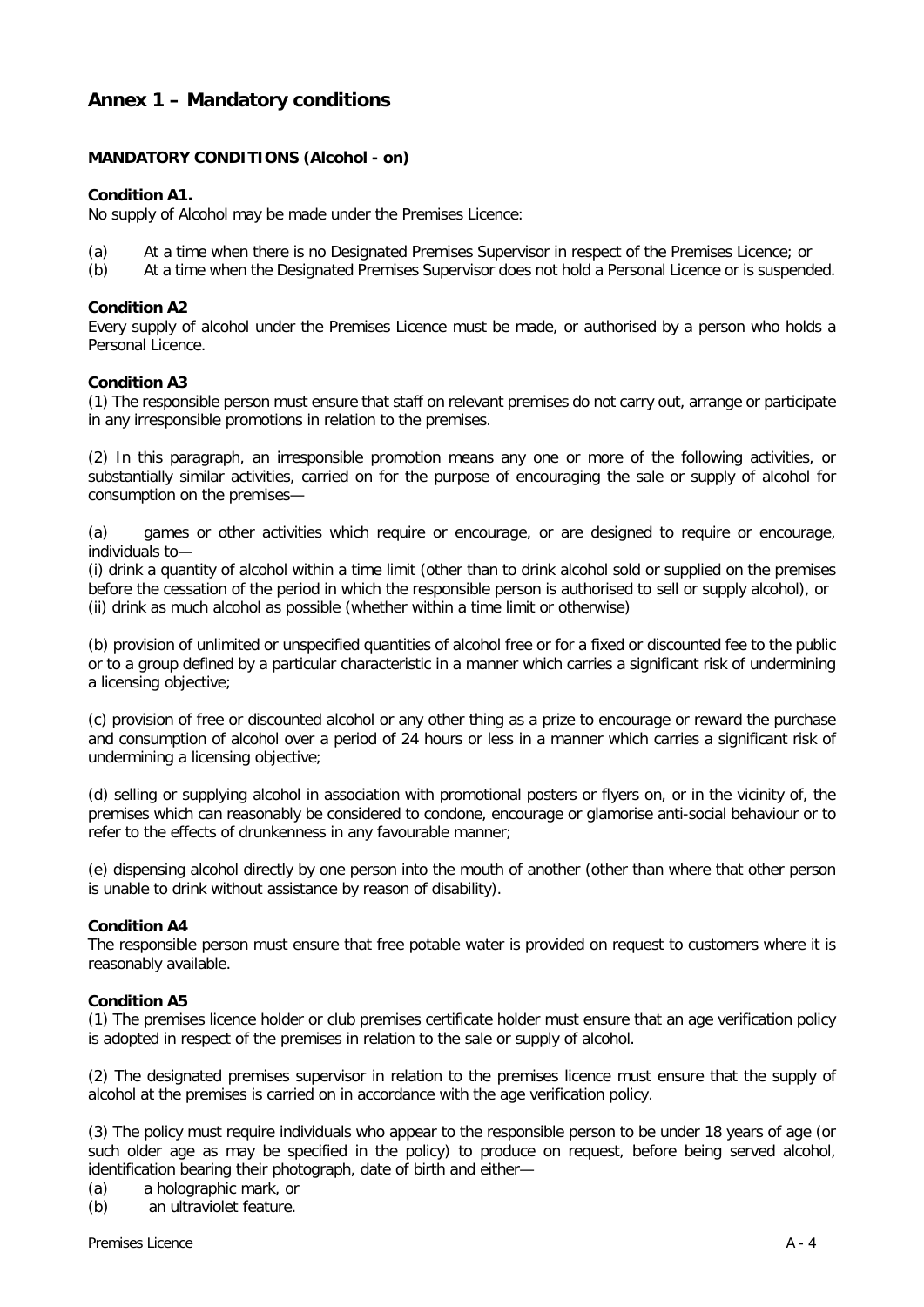## **Condition A6**

The responsible person must ensure that—

(a) where any of the following alcoholic drinks is sold or supplied for consumption on the premises (other than alcoholic drinks sold or supplied having been made up in advance ready for sale or supply in a securely closed container) it is available to customers in the following measures—

(i) beer or cider: ½ pint;

(ii) gin, rum, vodka or whisky: 25 ml or 35 ml; and

(iii) still wine in a glass: 125 ml;

(b) these measures are displayed in a menu, price list or other printed material which is available to customers on the premises; and

(c) where a customer does not in relation to a sale of alcohol specify the quantity of alcohol to be sold, the customer is made aware that these measures are available.

#### **Additional Mandatory Licensing Conditions, Minimum Drinks Pricing:**

1. A relevant person shall ensure that no alcohol is sold or supplied for consumption on or off the premises for a price which is less than the permitted price.

2. For the purposes of the condition set out in paragraph 1

(a) "duty" is to be construed in accordance with the Alcoholic Liquor Duties Act 1979

(b) "permitted" price is the price found by applying the formula -  $P=D+(DxV)$  where:

(i) P is the permitted price,

(ii) D is the amount of duty chargeable in relation to the alcohol as if the duty were charged on the date of the sale or supply of the alcohol, and

(iii) V is the rate of value added tax chargeable in relation to the alcohol as if the value added tax were charged on the date of the sale or supply of the alcohol;

- (c) "relevant person" means, in relation to premises in respect of which there is in force a premises licence (i) the holder of the premises licence,
	- (ii) the designated premises supervisor (if any) in respect of such a licence, or
	- (iii) the personal licence holder who makes or authorises a supply of alcohol under such a licence;

(d) "relevant person" means, in relation to premises in respect of which there is in force a club premises certificate, any member or officer of the club present on the premises in a capacity which enables the member or officer to prevent the supply in question; and

(e) "value added tax" means value added tax charged in accordance with the Value Added Tax Act 1994.

3. Where the permitted price given by Paragraph (b) of paragraph 2 would (apart from this paragraph) not be a whole number of pennies, the price given by that sub-paragraph shall be taken to be the price actually given by that sub-paragraph rounded up to the nearest penny.

4. (1) Sub-paragraph (2) applies where the permitted price given by Paragraph (b) of paragraph 2 on a day ("the first day") would be different from the permitted price on the next day ("the second day") as a result of a change to the rate of duty or value added tax.

(2) The permitted price which would apply on the first day applies to sales or supplies of alcohol which take place before the expiry of the period of 14 days beginning on the second day.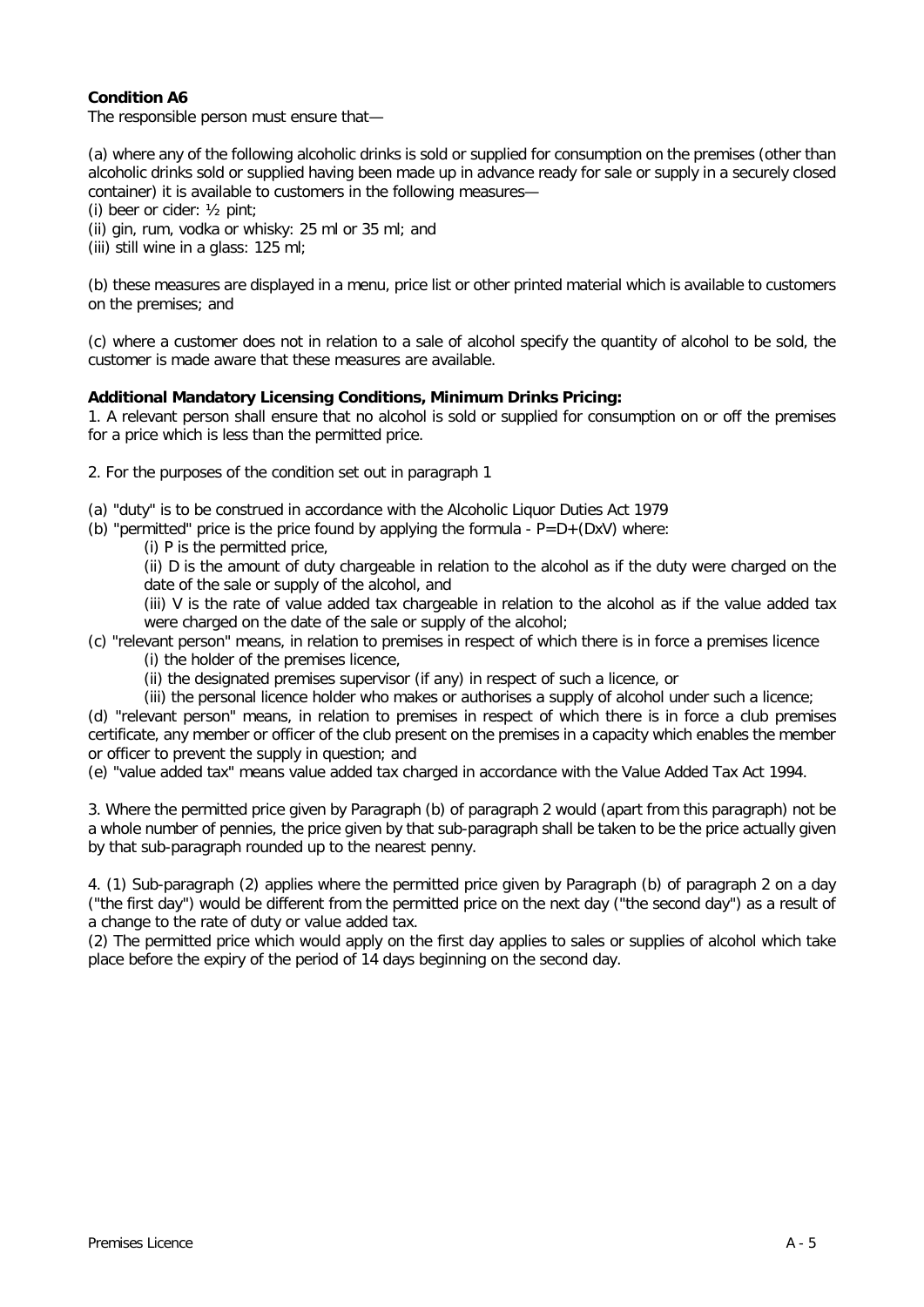#### **MANDATORY CONDITIONS (Door Supervision - except theatres, cinemas, bingo halls and casinos)**

1. Where a premises licence includes a condition that at specified times one or more individuals must be at the premises to carry out a security activity, each such individual must:

(a) be authorised to carry out that activity by a licence granted under the Private Security Industry Act 2001; or

(b) be entitled to carry out that activity by virtue of section 4 of the Act.

2. But nothing in subsection (1) requires such a condition to be imposed:

(a) in respect of premises within paragraph 8(3)(a) of Schedule 2 to the Private Security Industry Act 2001 (c12) (premises with premises licences authorising plays or films); or

(b) in respect of premises in relation to:

(i) any occasion mentioned in paragraph 8(3)(b) or (c) of that Schedule (premises being used exclusively by club with club premises certificate, under a temporary event notice authorising plays or films or under a gaming licence), or

(ii) any occasion within paragraph 8(3)(d) of that Schedule (occasions prescribed by regulations under that Act.

3. For the purposes of this section:

(a) "security activity" means an activity to which paragraph 2(1)(a) of that Schedule applies, and, which is licensable conduct for the purposes of that Act, (see Section 3(2) of that Act) and

(b) paragraph 8(5) of that Schedule (interpretation of references to an occasion) applies as it applies in relation to paragraph 8 of that Schedule.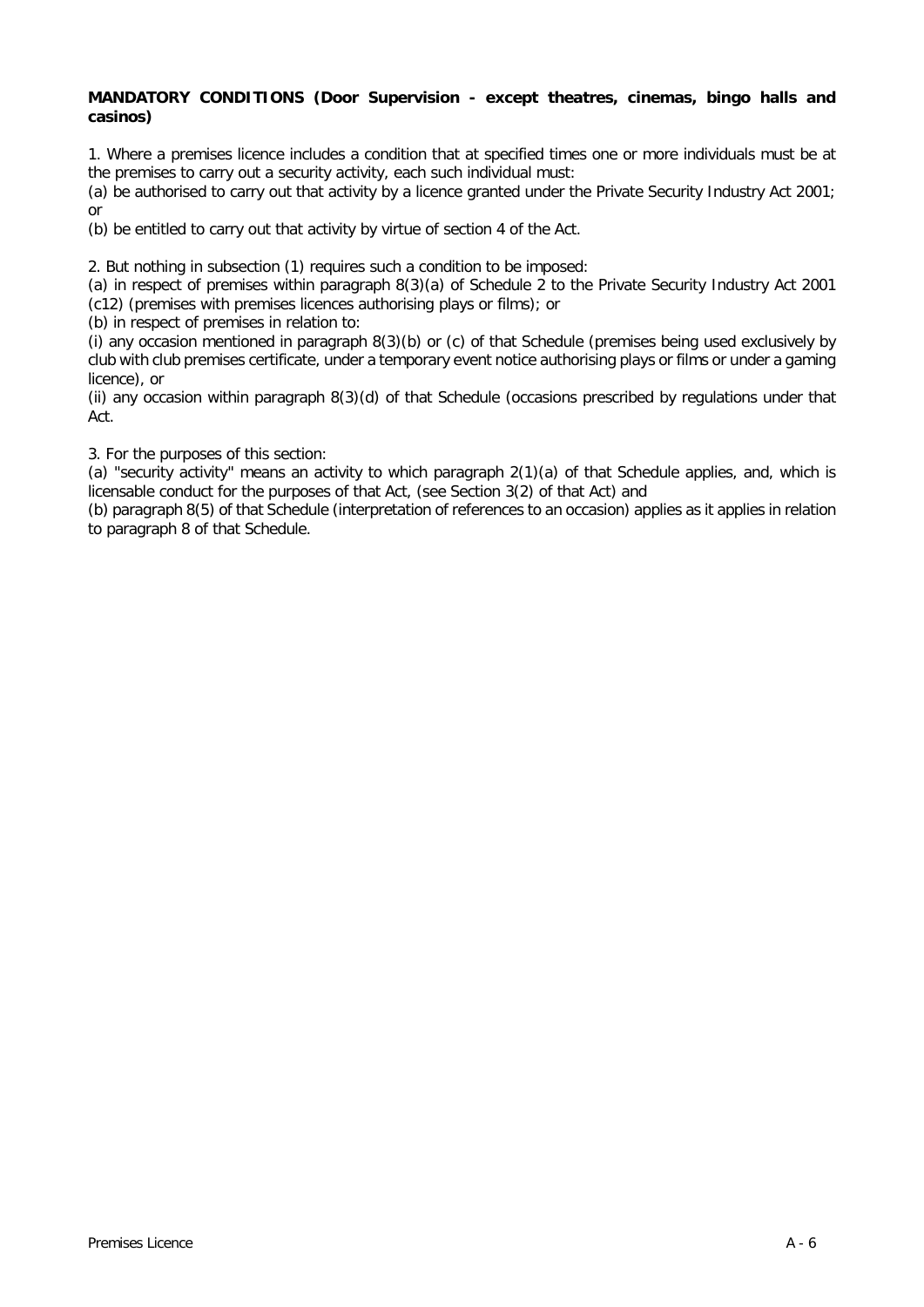# **Annex 2 – Conditions consistent with the Operating Schedule**

#### **GENERAL**

1 The applicant shall liaise as required with responsible authority officers in respect of the promotion of the licensing objectives, and shall implement any reasonable requirement of these officers.

#### **PREVENTION OF CRIME AND DISORDER**

2 The licence-holder shall employ a reputable, approved security contractor to provide qualified and experienced security personnel to the premises, on occasions when the licence-holder's risk assessment identifies a need for such personnel (please see conditions 17-23 of Annex 3 for further requirements).

#### **PUBLIC SAFETY**

3 The licence-holder shall prepare and review at regular intervals a general risk assessment in respect of all aspects of the operation of the licensed premises, and shall implement appropriate control measures identified in response to particular risks.

#### **PREVENTION OF PUBLIC NUISANCE**

- 4 The licence-holder shall undertake regular liaison with Lambeth Council's Noise/Pollution officers to establish acceptable noise levels resulting from licensable activities.
- 5 Security personnel shall actively supervise and encourage the orderly departure of customers leaving the premises at the end of trading.

#### **Additional Agreed Conditions:**

- 6 The sound limiting device which has been installed within the premises shall remain in situ and be operational at all times whilst regulated entertainment is taking place. The levels set on the device by the Community Safety Officers shall not be altered or increased without the express permission of the Officers.
- 7 Persons hiring out the hall for functions and events shall only be permitted to use the plug sockets by the stage that are connected to the sound limiting device for their sound and amplification equipment. This must be checked by management and rigorously enforced at all times.
- 8 All doors to the hall shall be kept closed except for the ingress & egress of persons whilst the provision of regulated entertainment is taking place.
- 9 Construct an internal lobby door within the rear corridor of the building. The door frame must be made of soundproofed materials and be fitted with high density doors and a self-closing device. The doors must be aligned to ensure an impervious fit and closure. These doors should be kept closed at all times whilst regulated entertainment is taking place in conjunction with the existing inner lobby door to prevent noise escaping out into the rear courtyard.
- 10 There shall be no loud amplified music played within the Bar/restaurant.
- 11 SIA shall be employed Friday and Saturday nights from 22:00hrs and be designated to:-
- Search persons pre-admission to the premises should the need arise;
- Ensure an orderly queuing system;
- Monitor the conduct and behaviour of patrons to the front entrance and public highway;
- Supervise the rear courtyard and regulate the permitted numbers of smokers;
- Proactively monitor the internal licensed areas and engage with patrons where necessary to ensure no undue noise; anti-social behaviour or crime & disorder issues;
- Ensure efficient, orderly dispersal from the premises;
- SIA to remain on site until all patrons have dispersed from the premises.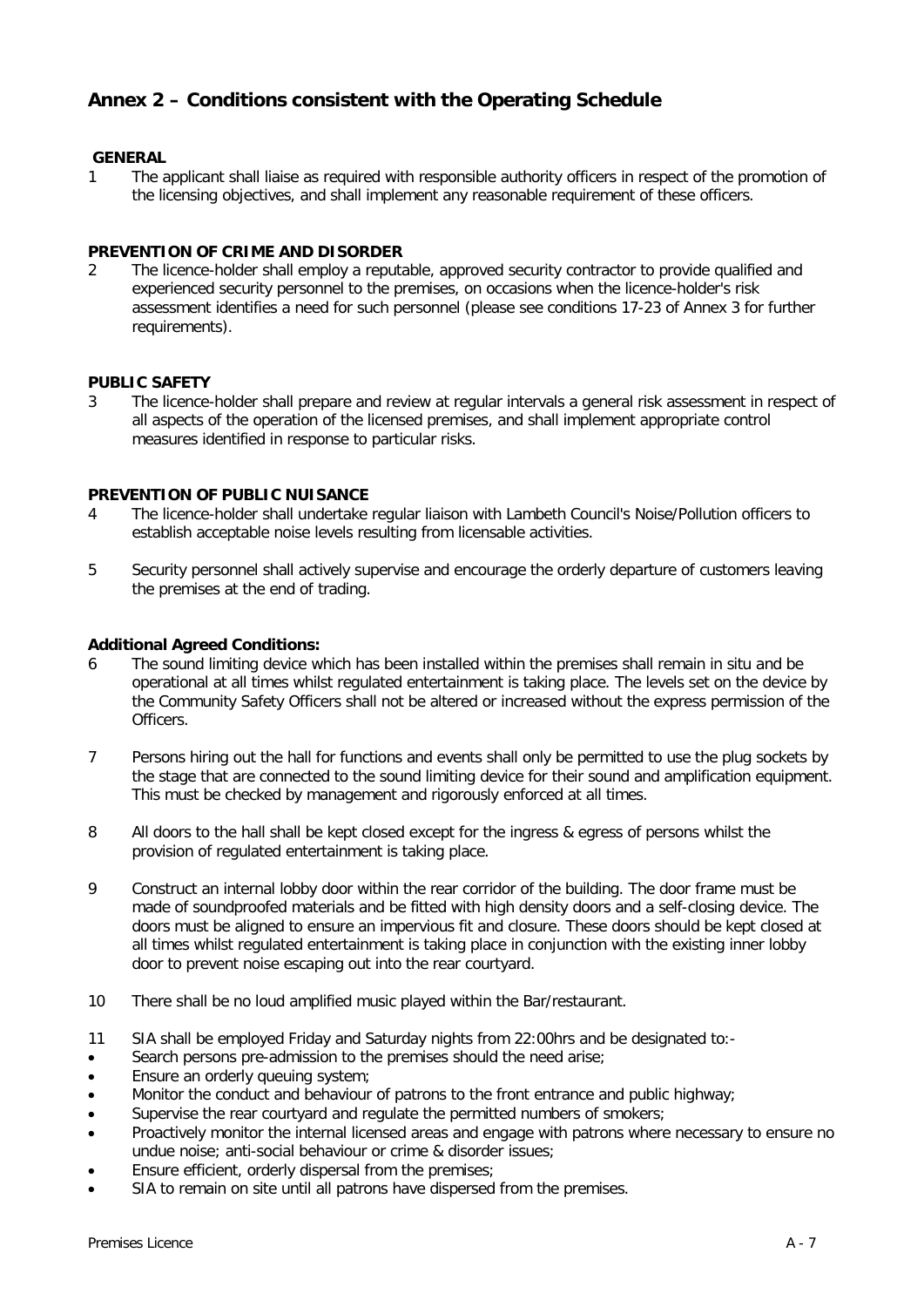- 12 An orderly queuing system shall be implemented when necessary to control the area outside the venue and prevent customers from obstructing the public highway. This must be supervised and controlled by SIA/management at all times.
- 13 SIA/management shall proactively monitor the conduct and behaviour of patrons on the public highway. Engagement to ensue where customers are deemed to be shouting or engaging in rowdy, anti-social behaviour to the detriment of residents within the vicinity. Those person(s) shall be asked to cease this activity and/or disperse from the premises quietly and efficiently.
- 14 Customers should be dissuaded from congregating outside the venue in groups or persons loitering outside the establishment for prolonged periods of time talking, socialising or smoking.
- 15 No customers shall be allowed to leave the premises with alcoholic beverages or consume alcohol on the public highway.
- 16 The rear courtyard shall be the designated smoking area and be restricted to no more than 10 persons at any one time.
- 17 Management/staff shall robustly monitor alcohol consumption and promote responsible drinking at all times. The sale of alcohol shall be prohibited/restricted where deemed necessary to ensure customers do not become inebriated.
- 18 Erect prominent legible notices within the building, front entrance and rear courtyard requesting that patrons keep noise down to a minimum and respect the peaceful amenities of local residents particularly when leaving the building at night and in the early hours of the morning.
- 19 The Premises Licence Holder shall devise and implement a robust dispersal policy from 23:00hrs to ensure all patrons leave the premises and vicinity as quietly and speedily as possible. Ensure that patrons are verbally advised by management/SIA upon leaving to be mindful of the neighbouring residents so as not to disturb the peace.
- 20 There shall be no external emptying of bottle banks in the rear courtyard between the hours of 23:00 - 09:00hrs Monday to Sunday.
- 21 At the terminal hour of licensable activities, a litter pick shall be undertaken to the external frontage entrance passage and public highway of TDA House to remove all discarded litter, drinking vessels, food waste/packaging and cigarette butts.
- 22 The PLH/DPS must be on site or easily contactable at all times the premises is hired out for a function/event or the provision of regulated entertainment takes place.
- 23 There shall be a clear written dispersal policy. Staff shall be trained in respect of the policy and it shall be made available upon request by the Police or an authorised officer of the Council. The dispersal policy shall include a wind-down period prior to the cessation of licensable activities and shall include: when the music is to be switched off; when the last orders for alcoholic drinks shall take place; and when the lights are to be switched on.

# **PROTECTION OF CHILDREN FROM HARM**

- 24 All children attending the premises shall be accompanied by a responsible adult. No unaccompanied children shall be permitted access to the premises.
- 25 Access by children to the premises shall be refused during any events involving activities that may compromise the safety and welfare of a child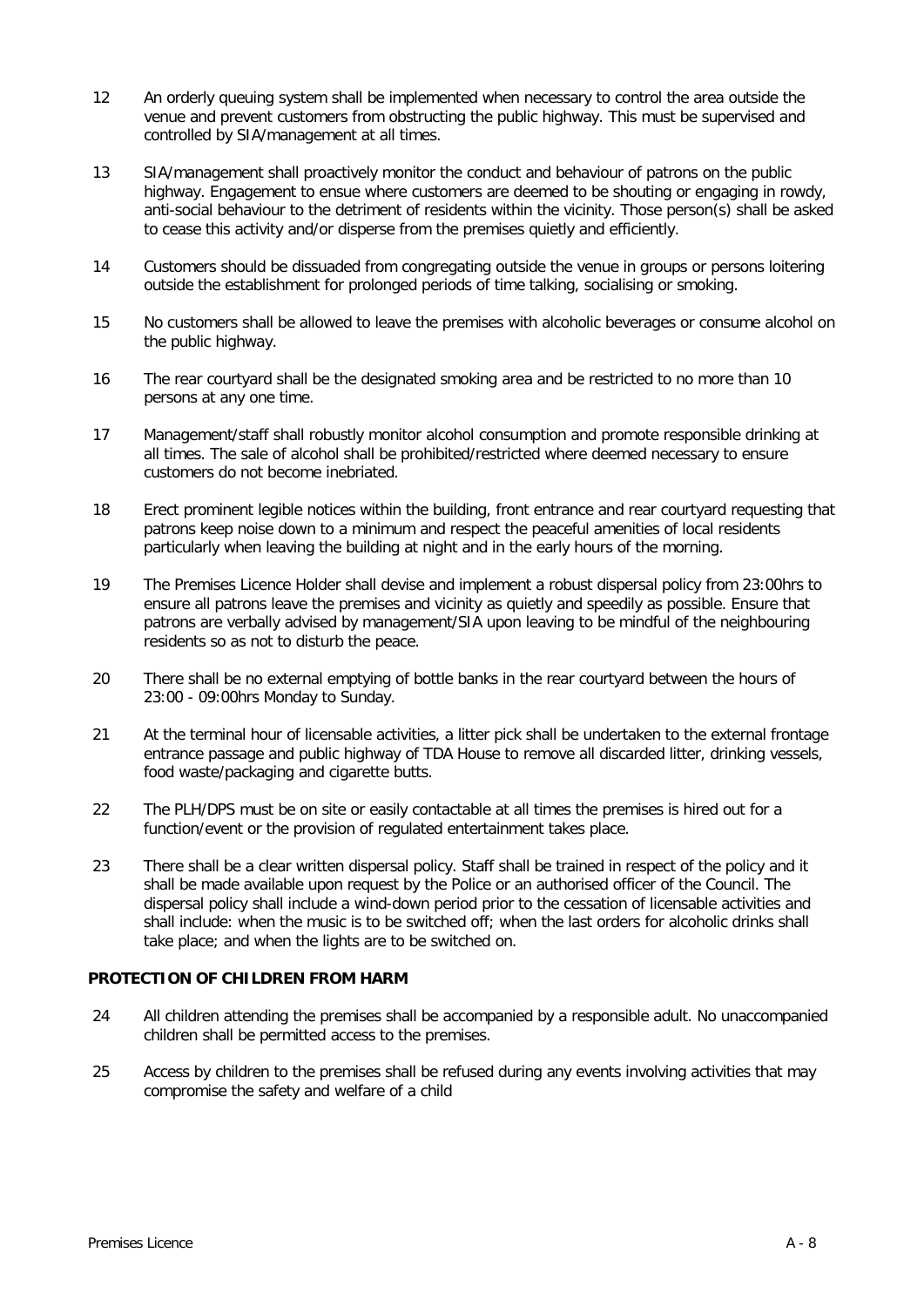# **Annex 3 – Conditions attached after a hearing by the licensing authority LICENSING SUB-COMMITTEE 26/07/2011**

#### **Compliance with Police Guidance**

1. The management of the premises will adhere to the guidance in the Metropolitan Police's 'Safe and Sound' and 'Counter Terrorism Protective Security Advice' policies (or updated versions when applicable), with documented door search policy including drug seizures and disposal of same.

- o www.stoptheguns.org/download/safe\_and\_sound\_booklet\_v2.pdf
- o http://www.nactso.gov.uk and click on Crowded Places

#### **Drugs Safe and Log**

2. A drugs safe and log system will be employed at the premises to account for the seizure of drugs from customers. The premises management will liaise with police for regular collection of seized drugs. All seized items will be placed into evidence bags provided by police. The bags will be sealed, signed by person taking the drugs and times and dates written.

#### **CCTV**

3. A CCTV system covering areas inside and outside of the premises should be updated and maintained according to police recommendations with properly maintained log arrangements and recordings/tapes to be kept for a minimum of 30 days.

4. CCTV system is to comply with the Data Protection Act 1998 and must be working and recording correctly at all times the venue is open to the public.

5. A staff member from the venue who is conversant with the operation of the CCTV system must be on the premises at all times that the venue is open to the public. This staff member must immediately be able to show police or local authority officers contemporaneous and recent data or footage on request.

6. The premises are to use all reasonable efforts to provide police and local authority officers with recordings from the CCTV system on request (e.g. by supplying recordings on DVD, CD or tape). All recordings must be readily playable on local police computers.

#### **Incident/Refusals Books**

7. An incident/refusals book will be maintained and used at the premises. Upon request, it will be readily available for inspection by the police or local authority officers.

## **Search policy**

8. No person found with, or using, a weapon or illegal drugs may enter or remain on the premises.

9. Thorough searching of all customers, employees, promoters, artists and entertainers prior to entry, or reentry, to the premises must be a requirement of entry. Each and every search must, at a minimum, consist of a metal detecting wand search and thorough frisk. All handbags and bags must be searched by hand. Police officers, local authority officers and emergency service personnel need not be searched if they are on duty. At least one of the security staff must be female.

10. Search procedures must ensure that all reasonable steps are taken to avoid weapons and illegal substances such as drugs from entering the premises. Any customer who refuses to be searched must be refused entry and a corresponding entry must be made in the incidents/refusal book within 12 hours of the refusal.

11. DPS/Managers are to personally, and by use of the CCTV system, monitor the actions of the security staff at frequent, irregular intervals, and at the very least once an hour.

12. All searches must be carried out in full view of a CCTV camera.

#### **Police Licensing Forums**

13. A member of the premises management (whether the DPS or other owner/manager) must attend all Police Licensing Forums organised by the local police when invited.

14. The management of the premises must join a local pub-watch scheme running in the area.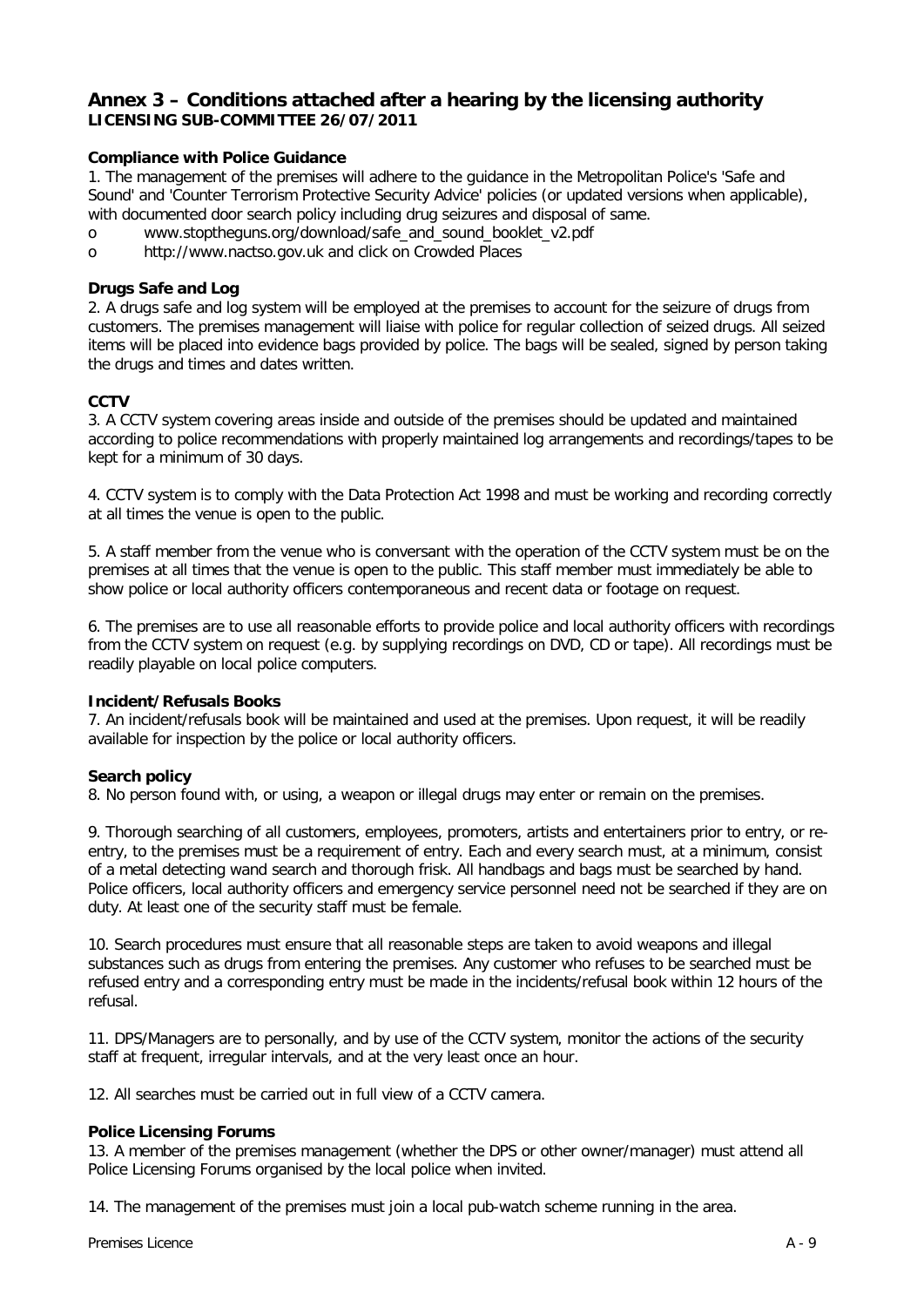#### **Event promoters**

15. The designated premises supervisor shall undertake a risk assessment of any significant promotion or event (as defined below) using the MPS Promotion/Event Risk Assessment (Form 696) or an equivalent and provide a copy\* to the Metropolitan Police Service and the licensing authority not less than 14 days before the event is due to take place.

16. Where an event has taken place, the licensee shall complete an MPS After Promotion/Event Debrief Risk Assessment (Form 696A) and submit this\* to the Metropolitan Police and the Licensing Authority, within 14 days of the conclusion of the event.

Note: Metropolitan Police Definition of a 'Significant Event'

This definition relates to events that require a Promotion/Event Risk Assessment Form 696. A significant event will be deemed to be: any occasion in a premises licensed under the provisions of the Licensing Act 2003, where there will be a live performer(s) - meaning musicians, DJs, MCs or other artiste; that is promoted in some form by either the venue or an outside promoter; where entry is either free, by invitation, pay on the door or by ticket.

\*submission of electronic documents by e-mail is preferred.

#### **Security Personnel**

17. The details (including company name, address, telephone and SIA registration details) of any company or agency providing door supervisors to the premises, or the details of any individual employed by the premises directly as a door supervisor, must be provided to police no less than 14 days before the date they begin working at the premises. Following checks the police may, if they have good reason, veto the provider or individual door supervisor in the interests of preventing crime and disorder at the premises and the premises must comply with such a veto.

18. Security personnel, registered with the Security Industry Authority (SIA), employed at the premises will enter their full name, address, valid phone contact details, SIA badge number, employing company, along with the times they are working in a register upon commencement of their work at the premises. The Designated Premises Supervisor/manager at the time will be responsible for ensuring that this is done and for confirming the security staff's details and permissions to work, via the public SIA website facility.

19. The management must instruct security staff and other staff members to assist police or local authority officers with any enquiries they make in the execution of their duties.

20. The club itself will directly employ the security personnel or security company responsible for supplying personnel. External promoters will not be allowed to use their own security personnel. The DPS and premises management must be responsible for the security staff at their premises.

21. At least three (3) SIA registered security staff must be employed by the management to deal with all potential reasonable expectations of trouble within the premises, or caused by the premises in the near vicinity. One member of the security staff must be female.

22. Door supervisors are to use walkie-talkie or other forms of electronic communication devices to communicate with each other including the use of ear-pieces to ensure communications can be properly heard and understood at all times the premises are open to the public.

23. All reasonable efforts are to be employed by the management and security personnel to keep customers quiet and orderly prior to entry and upon leaving the premises.

## **"Private" Parties**

24. The premises must provide the contact name and details (including telephone number and address) of the organiser of any private party at the premises at least 14 days before the event. Following checks the police may, if they have good reason, veto the holding of the private party in the interests of preventing crime and disorder at the premises and the premises must comply with such a veto.

25. Any private party must be for pre-invited guests only and a guest list must be kept of all attendees including name, address and contact telephone number(s). These records must be kept for a minimum of 12 months and made immediately available to police and local authority council officers upon request.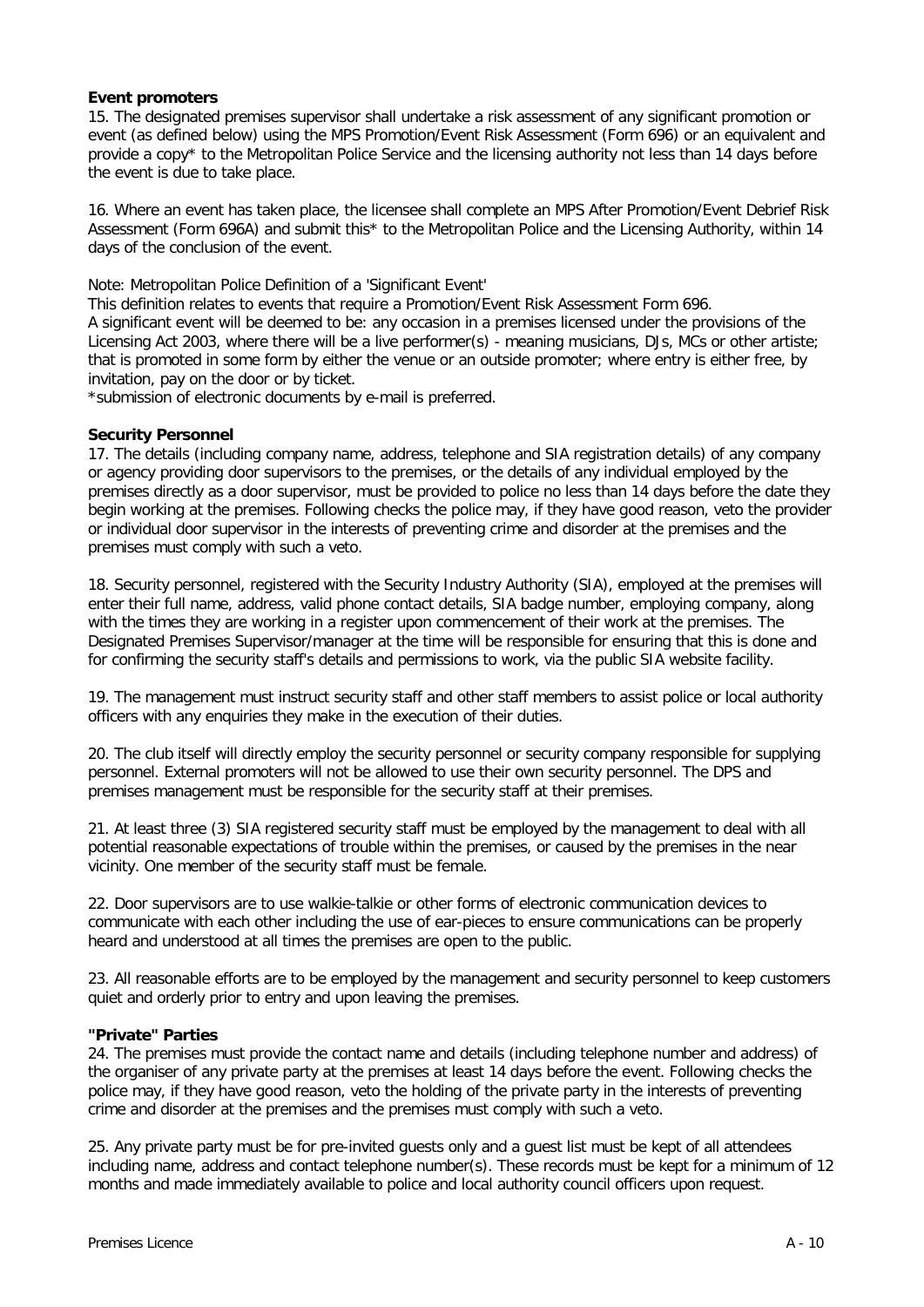26. At least three (3) SIA registered security staff must be employed by the management to deal with all potential reasonable expectations of trouble within the premises, or caused by the premises in the near vicinity. One member of the security staff must be female.

#### **Excluded Persons**

27. The premises are to permanently exclude any person found with weapons or illegal drugs at the premises as well as customers known to have contributed to crime or serious disorder in the premises.

28. The premises are to take all reasonable steps to make security and other staff members aware of the identities of excluded persons.

#### Co-operation with Authorities

29. Any information regarding crimes committed within the premises, including suspected drug dealing and violence, should be reported to the police immediately or as soon as is reasonably practicable.

30. The premises are to keep a record of all excluded persons. This record is to be made available to police officers and local authority officers on request.

#### **First Aid**

31. A qualified first aider must be employed on the premises at all times that the premises are open to the public. This first aider will be proactive in checking customers prior to entry to the club for signs of drugs abuse. The venue will provide first aid facilities commensurate with the type of event and customers expected.

## **Open Bottles**

32. No customers carrying open bottles shall be admitted to the premises. No customers shall be allowed to leave the premises whilst carrying open drinking vessels. (Open shall be taken to mean an opening of the original manufacturers sealing of the vessel).

## **Signage**

33. The premises shall prominently display signage informing customers: -

- o To leave quietly and to respect your neighbours.
- o Stating that CCTV is in operation and police have instant access to the footage.
- o Searching of customers prior to entry is a requirement of entry. No search No entry.

o Any person found carrying weapons or illegal drugs will be permanently excluded and the police will be informed.

#### **Hours of Entry and Re-entry**

34. No customer will be permitted to enter or re-enter the premises after midnight Monday - Sunday.

#### **Polycarbonate Glasses and Glassware**

35. Polycarbonate plastic glasses/containers etc are to be used by all persons after midnight, on and off the premises.

36. The Designated Premises Supervisor will ensure that no glasses (pint, half or other), glass containers, glass bottles or glassware of any kind are used by any patrons/customers on or off the premises when the premises are open to the public after midnight, this includes private parties.

#### **Proof of Age**

37. A policy shall be employed at the premises requiring the production of 'Proof of Age' for any sale that takes place where there is suspicion that the customer may be under 21 (Challenge 21 Scheme). The following are the only forms of identification that will be accepted by staff:

- o A photo driving licence
- o A valid passport
- o A Portman proof of age card

If any doubt exists about whether a person has attained the age of 18, the sale will be refused.

38. An underage refusals book is provided to record every instance where age restricted goods is refused (e.g. alcohol and tobacco). The refused sale book will be available for inspection by an authorised officer of the licensing authority, Trading standards officer or police.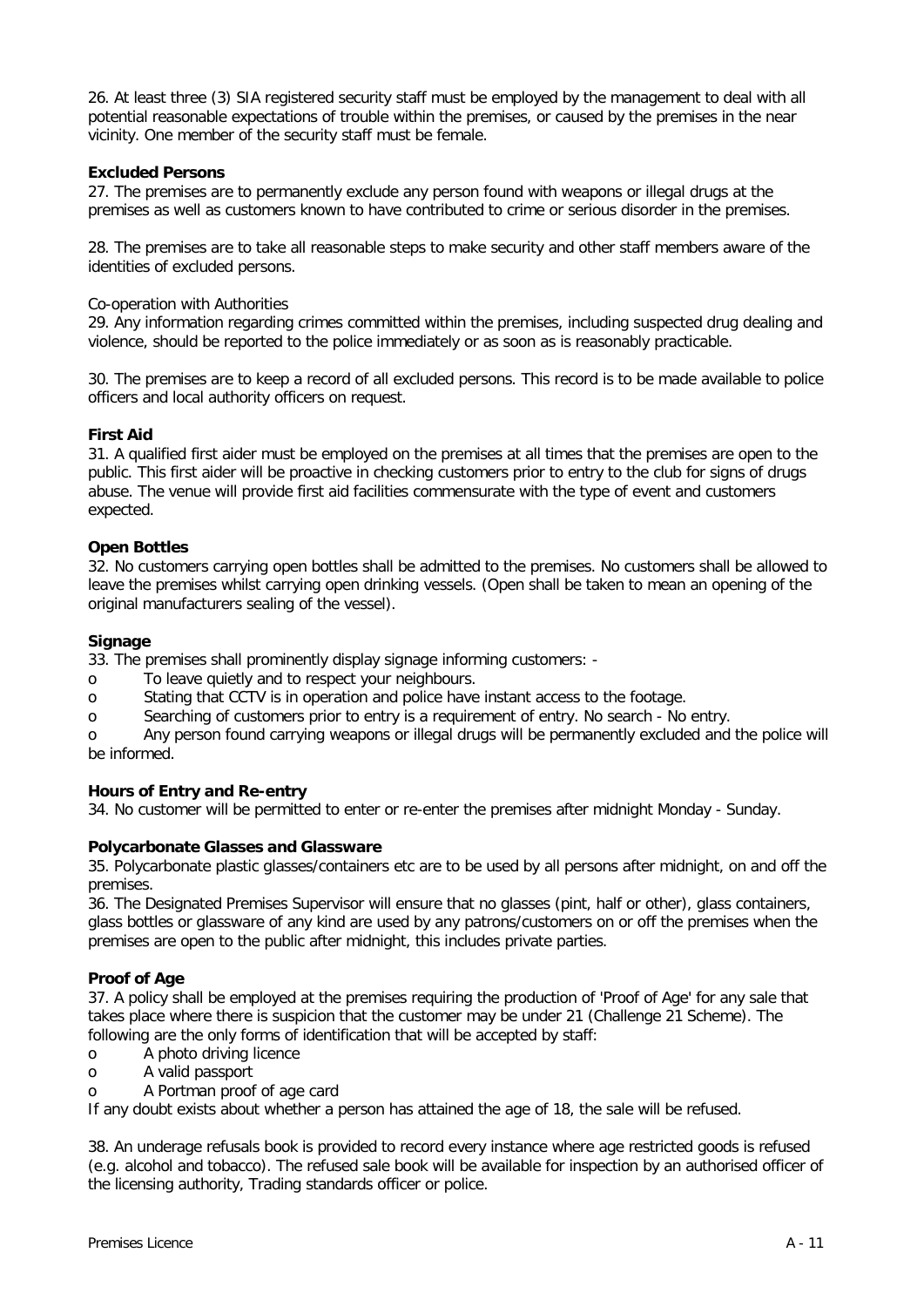## **Noise Conditions**

39. A noise report to show a scheme of soundproofing and/or noise mitigation (especially in relation to the glazed skylight) for the purposes of public entertainment or licensable activities, must be submitted and approved by the Council prior to the commencement of the licence.

40. A sound-limiting device shall be set within the premises to control amplified sound levels within the premises. The device shall be approved by the Council and set to the Council's satisfaction, and thereafter maintained for the duration of use.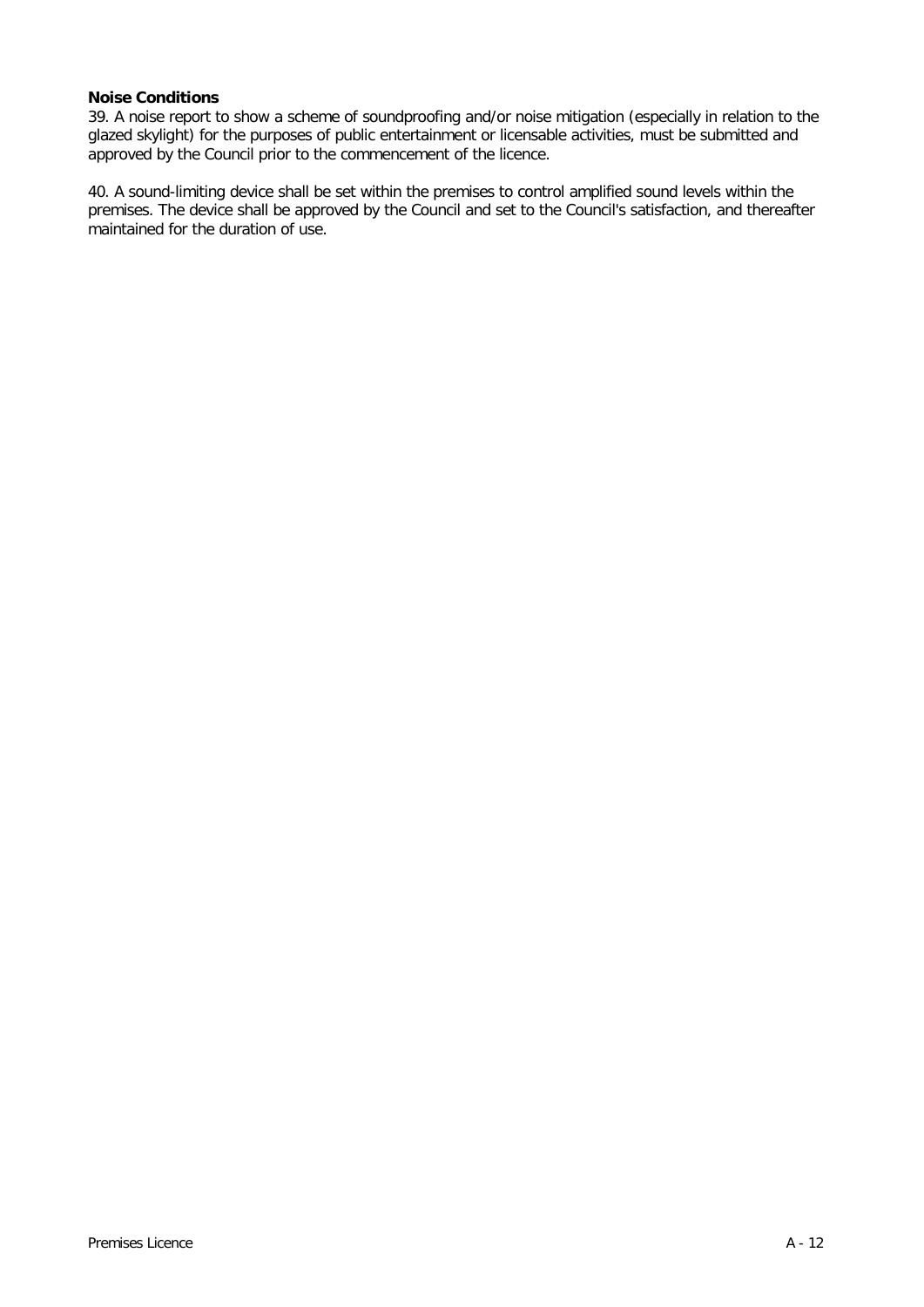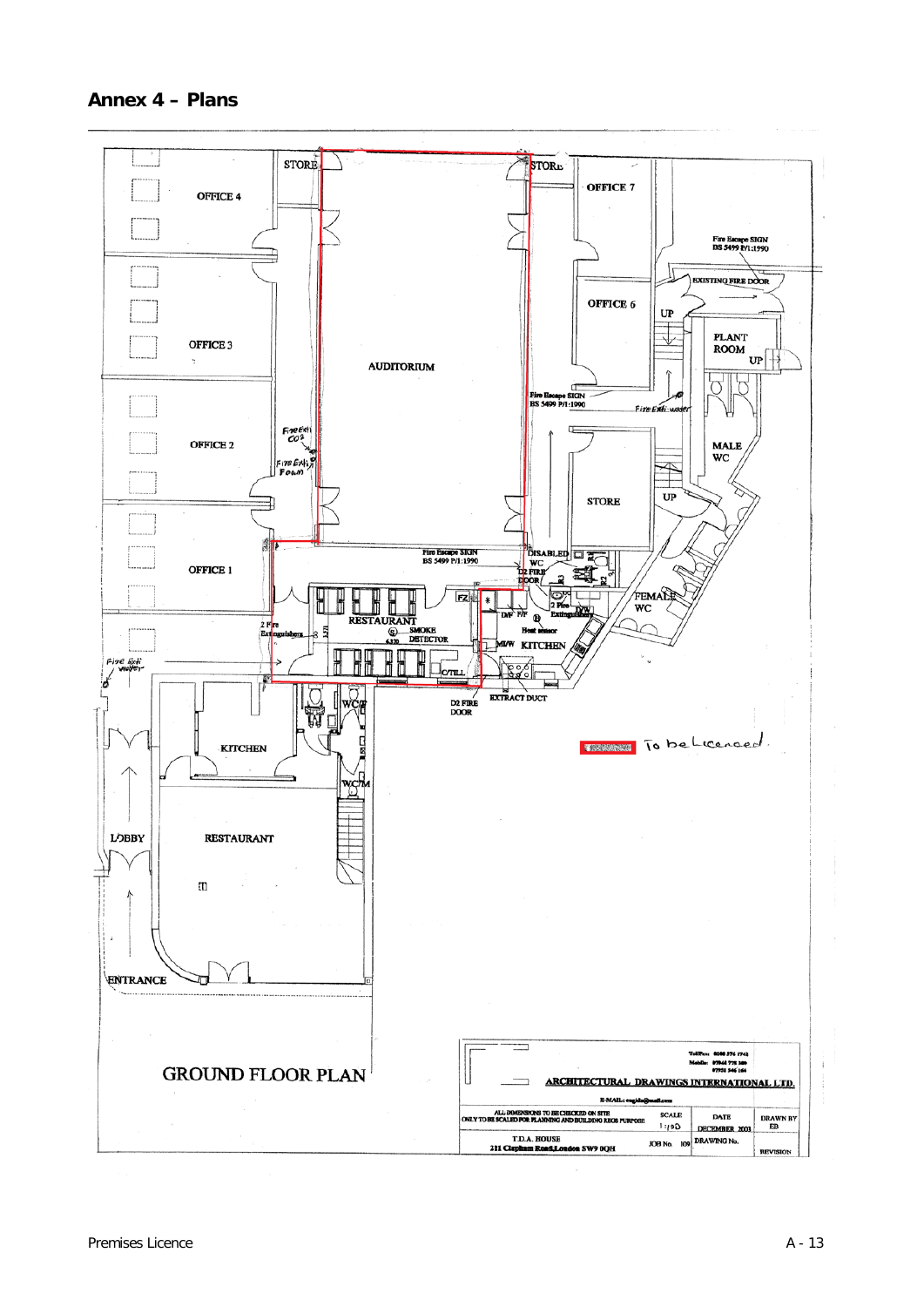

# **Licensing Act 2003 Premises Licence Summary**

**Premises Licence Number** Prem1444 **Version Reference** 16/00209/PRMVAR

# **Premises Details**

**Postal address of premises including Post Town & Post Code, or if none, ordnance survey map reference or description**

IBEX Venue Restaurant And Hall TDA House Rear Part 1 211 Clapham Road London SW9 0QH

**Telephone number**

#### **Where the licence is time limited the dates**

-

## **Licensable activities authorised by the licence**

Live Music (indoors only) Recorded Music Performances of Dance (indoors only) Provision of Facilities for Similar Entertainment Late Night Refreshment (indoors only) Supply of Alcohol

| The times the licence authorises the carrying out of licensable activities |                 |  |
|----------------------------------------------------------------------------|-----------------|--|
| <b>Live Music</b>                                                          |                 |  |
| Monday - Sunday                                                            | $11:00 - 00:00$ |  |
| <b>Recorded Music</b>                                                      |                 |  |
| Monday - Sunday                                                            | $11:00 - 00:00$ |  |
| <b>Performances of Dance</b>                                               |                 |  |
| Monday - Sunday                                                            | $11:00 - 00:00$ |  |
| <b>Provision of Facilities for Similar Entertainment</b>                   |                 |  |
| Monday - Sunday                                                            | $11:00 - 00:00$ |  |
| Late Night Refreshment                                                     |                 |  |
| Monday - Sunday                                                            | $23:00 - 00:00$ |  |